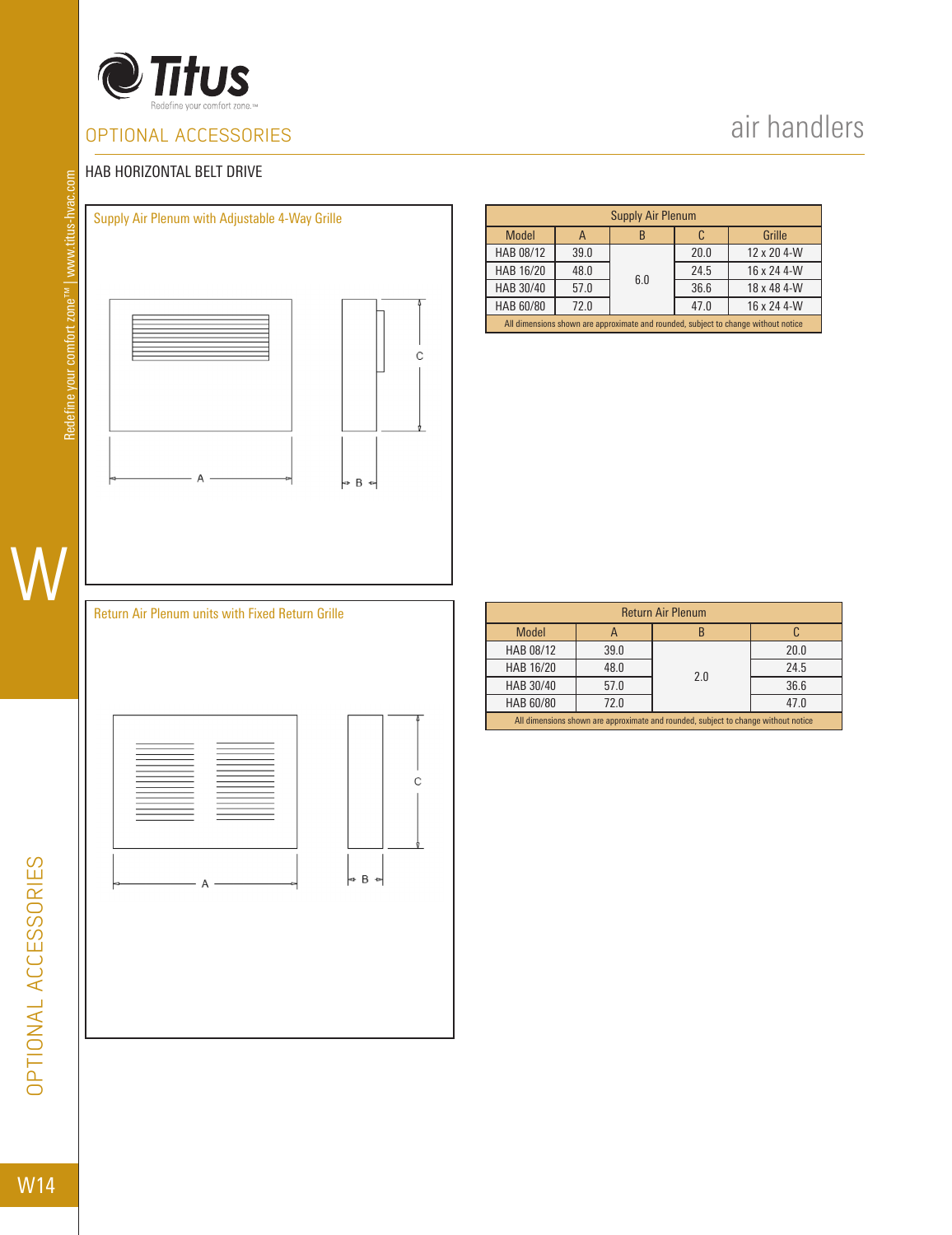

### OPTIONAL ACCESSORIES

#### HAB HORIZONTAL BELT DRIVE

# air handlers











W15

OPTIONAL ACCESSORIES

**OPTIONAL ACCESSORIES** 

W

Redefine your comfort zone™ | www.titus-hvac.com

Redefine your comfort zone<sup>rw</sup> | www.titus-hvac.com